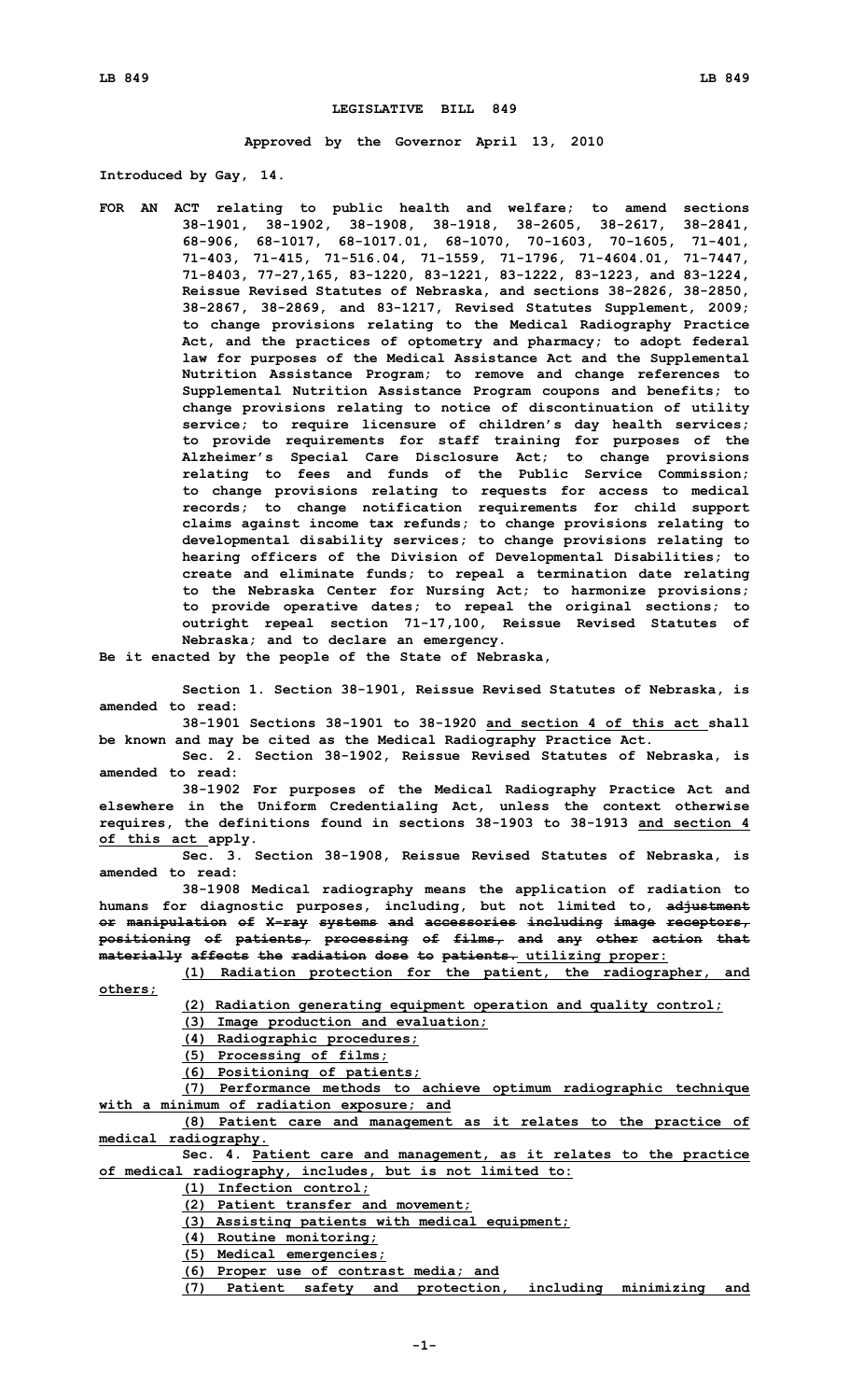**monitoring patient radiation exposure through utilizing proper professional standards and protocols, including the principle of as low as reasonably achievable.**

**Sec. 5. Section 38-1918, Reissue Revised Statutes of Nebraska, is amended to read:**

**38-1918 (1) (1)(a) The educational program for medical radiographers shall consist of twenty-four months of instruction in radiography approved by the board which includes, but is not limited to:, radiographic procedures, imaging equipment, image production and evaluation, film processing, radiation physics, radiation protection, radiation biology, radiographic pathology, and quality assurance activities.**

**(i) Radiation protection for the patient, the radiographer, and others;**

**(ii) Radiation generating equipment operation and quality control;**

**(iii) Image production and evaluation;**

**(iv) Radiographic procedures;**

**(v) Processing of films;**

**(vi) Positioning of patients;**

**(vii) Performance methods to achieve optimum radiographic technique with <sup>a</sup> minimum of radiation exposure; and**

**(viii) Patient care and management as it relates to the practice of medical radiography.**

**(b) The board shall recognize equivalent courses of instruction successfully completed by individuals who are applying for licensure as medical radiographers when determining if the requirements of section 38-1915 have been met.**

**(2) The examination for limited radiographers shall include, but not be limited to:**

**(a) Radiation protection, radiation generating equipment maintenance and operation and quality control, image production and evaluation, radiographic procedures, and patient care and management; and**

**(b) The anatomy of, and positioning for, specific regions of the human anatomy. The anatomical regions shall include at least one of the following:**

- **(i) Chest;**
- **(ii) Extremities;**
- **(iii) Skull and sinus;**
- **(iv) Spine; or**
- **(v) Ankle and foot.**

**(3) The examination for limited radiographers in bone density shall include, but not be limited to, basic concepts of bone densitometry, equipment operation and quality control, radiation safety, and dual X-ray absorptiometry (DXA) scanning of the finger, heel, forearm, lumbar spine, and proximal femur.**

**(4) The department, with the recommendation of the board, shall adopt and promulgate rules and regulations regarding the examinations required in sections 38-1915 and 38-1916. Such rules and regulations shall provide for (a) the administration of examinations based upon national standards, such as the Examination in Radiography from the American Registry of Radiologic Technologists for medical radiographers, the Examination for the Limited Scope of Practice in Radiography or the Bone Densitometry Equipment Operator Examination from the American Registry of Radiologic Technologists for limited radiographers, or equivalent examinations that, as determined by the board, meet the standards for educational and psychological testing as recommended by the American Psychological Association, the American Educational Research Association, and the National Council on Measurement in Education, (b) procedures to be followed for examinations, (c) the method of grading and the passing grades for such examinations, (d) security protection for questions and answers, and (e) for medical radiographers, the contents of such examination based on the course requirements for medical radiographers prescribed in subsection (1) of this section. Any costs incurred in determining the extent to which examinations meet the examining standards of this subsection shall be paid by the individual or organization proposing the use of such examination.**

**(5) No applicant for <sup>a</sup> license as <sup>a</sup> limited radiographer may take the examination for licensure, or for licensure for any specific anatomical region, more than three times without first waiting <sup>a</sup> period of one year after the last unsuccessful attempt of the examination and submitting proof to the department of completion of continuing competency activities as required by the board for each subsequent attempt.**

**Sec. 6. Section 38-2605, Reissue Revised Statutes of Nebraska, is amended to read:**

**38-2605 (1) The practice of optometry means one or <sup>a</sup> combination of**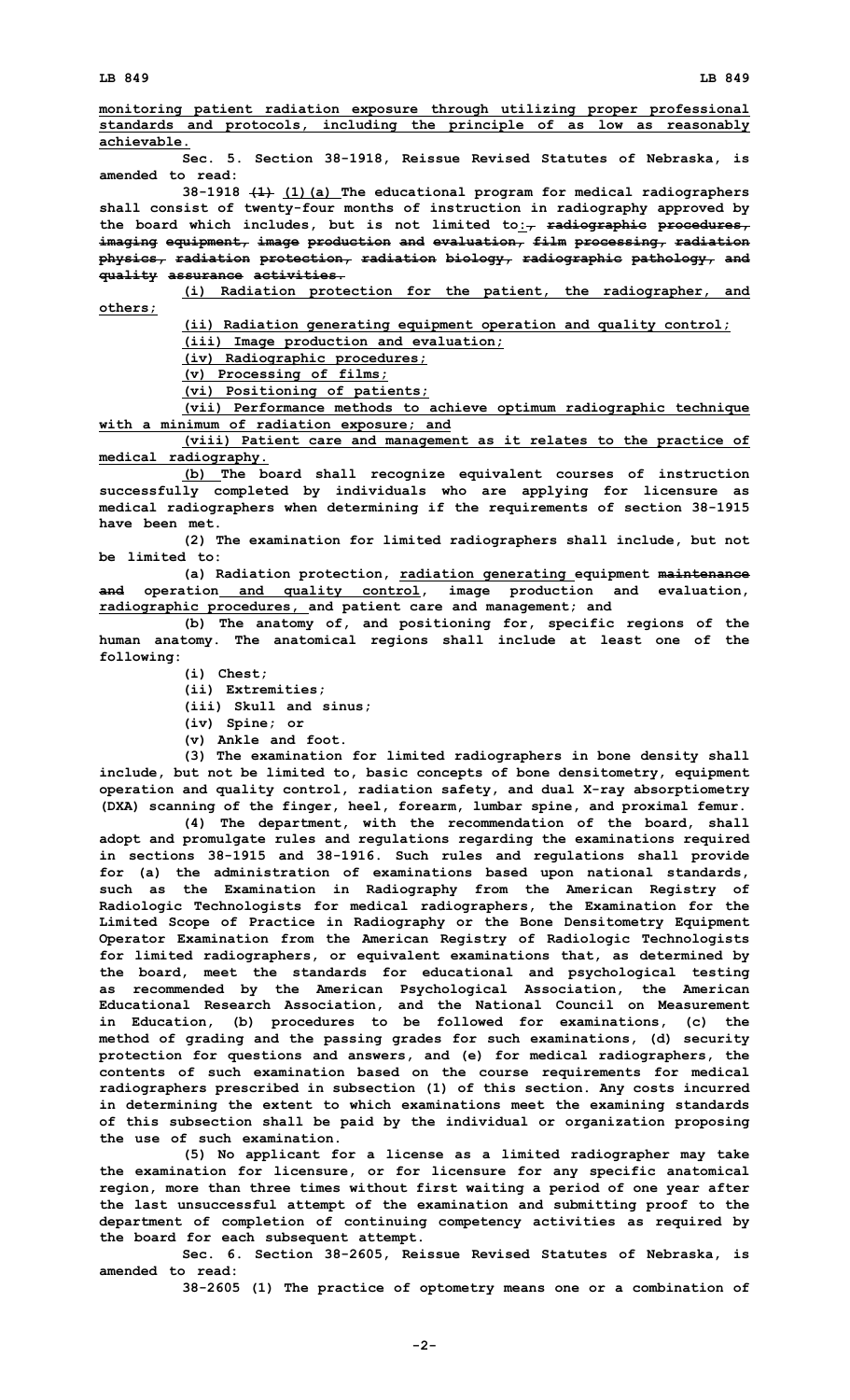**the following:**

**(a) The examination of the human eye to diagnose, treat, or refer for consultation or treatment any abnormal condition of the human eye, ocular adnexa, or visual system;**

**(b) The employment of instruments, devices, pharmaceutical agents, and procedures intended for the purpose of investigating, examining, diagnosing, treating, managing, or correcting visual defects or abnormal conditions of the human eye, ocular adnexa, or visual system;**

**(c) The prescribing and application of lenses, devices containing lenses, prisms, contact lenses, ophthalmic devices, orthoptics, vision training, pharmaceutical agents, and prosthetic devices to correct, relieve, or treat defects or abnormal conditions of the human eye, ocular adnexa, or visual system;**

**(d) The dispensing and sale of <sup>a</sup> contact lens, including <sup>a</sup> cosmetic or plano contact lens or <sup>a</sup> contact lens containing an ocular pharmaceutical agent which an optometrist is authorized by law to prescribe and which is classified by the federal Food and Drug Administration as <sup>a</sup> drug;**

**(d) (e) The ordering of procedures and laboratory tests rational to the diagnosis or treatment of conditions or diseases of the human eye, ocular adnexa, or visual system; and**

**(e) (f) The removal of superficial eyelid, conjunctival, and corneal foreign bodies.**

**(2) The practice of optometry does not include the use of surgery, laser surgery, oral therapeutic agents used in the treatment of glaucoma, oral steroids, or oral immunosuppressive agents or the treatment of infantile/congenital glaucoma, which means the condition is present at birth.**

**Sec. 7. Section 38-2617, Reissue Revised Statutes of Nebraska, is amended to read:**

**38-2617 (1) <sup>A</sup> licensed optometrist who administers or prescribes pharmaceutical agents for examination or for treatment shall provide the same standard of care to patients as that provided by <sup>a</sup> physician licensed in this state to practice medicine and surgery utilizing the same pharmaceutical agents for examination or treatment.**

**(2) An optometrist who dispenses <sup>a</sup> contact lens containing an ocular pharmaceutical agent which is classified by the federal Food and Drug Administration as <sup>a</sup> drug shall comply with the rules and regulations of the board relating to packaging, labeling, storage, drug utilization review, and record keeping. The board shall adopt and promulgate rules and regulations relating to packaging, labeling, storage, drug utilization review, and record keeping for such contact lenses.**

**Sec. 8. Section 38-2826, Revised Statutes Supplement, 2009, is amended to read:**

**38-2826 Labeling means the process of preparing and affixing <sup>a</sup> label to any drug container or device container, exclusive of the labeling by <sup>a</sup> manufacturer, packer, packager, or distributor of <sup>a</sup> nonprescription drug or commercially packaged legend drug or device. Any such label shall include all information required by federal and state law or regulation. Compliance with labeling requirements under federal law for devices described in subsection (2) of section 38-2841, medical gases, and medical gas devices constitutes compliance with state law and regulations for purposes of this section.**

**Sec. 9. Section 38-2841, Reissue Revised Statutes of Nebraska, is amended to read:**

**38-2841 (1) Prescription drug or device or legend drug or device means:**

**(1) (a) <sup>A</sup> drug or device which is required under federal law to be labeled with one of the following statements prior to being dispensed or delivered:**

**(a) (i) Caution: Federal law prohibits dispensing without prescription;**

**(b) (ii) Caution: Federal law restricts this drug to use by or on the order of <sup>a</sup> licensed veterinarian; or**

**(c) (iii) "Rx Only"; or**

**(2) (b) <sup>A</sup> drug or device which is required by any applicable federal or state law to be dispensed pursuant only to <sup>a</sup> prescription or chart order or which is restricted to use by practitioners only.**

**(2) Prescription drug or device or legend drug or device does not include <sup>a</sup> type of device, including supplies and device components, which carries the federal Food and Drug Administration legend "Caution: federal law restricts this device to sale by or on the order of <sup>a</sup> licensed health care practitioner" or an alternative legend approved by the federal Food and Drug Administration which it recognizes, in published guidance, as conveying essentially the same message.**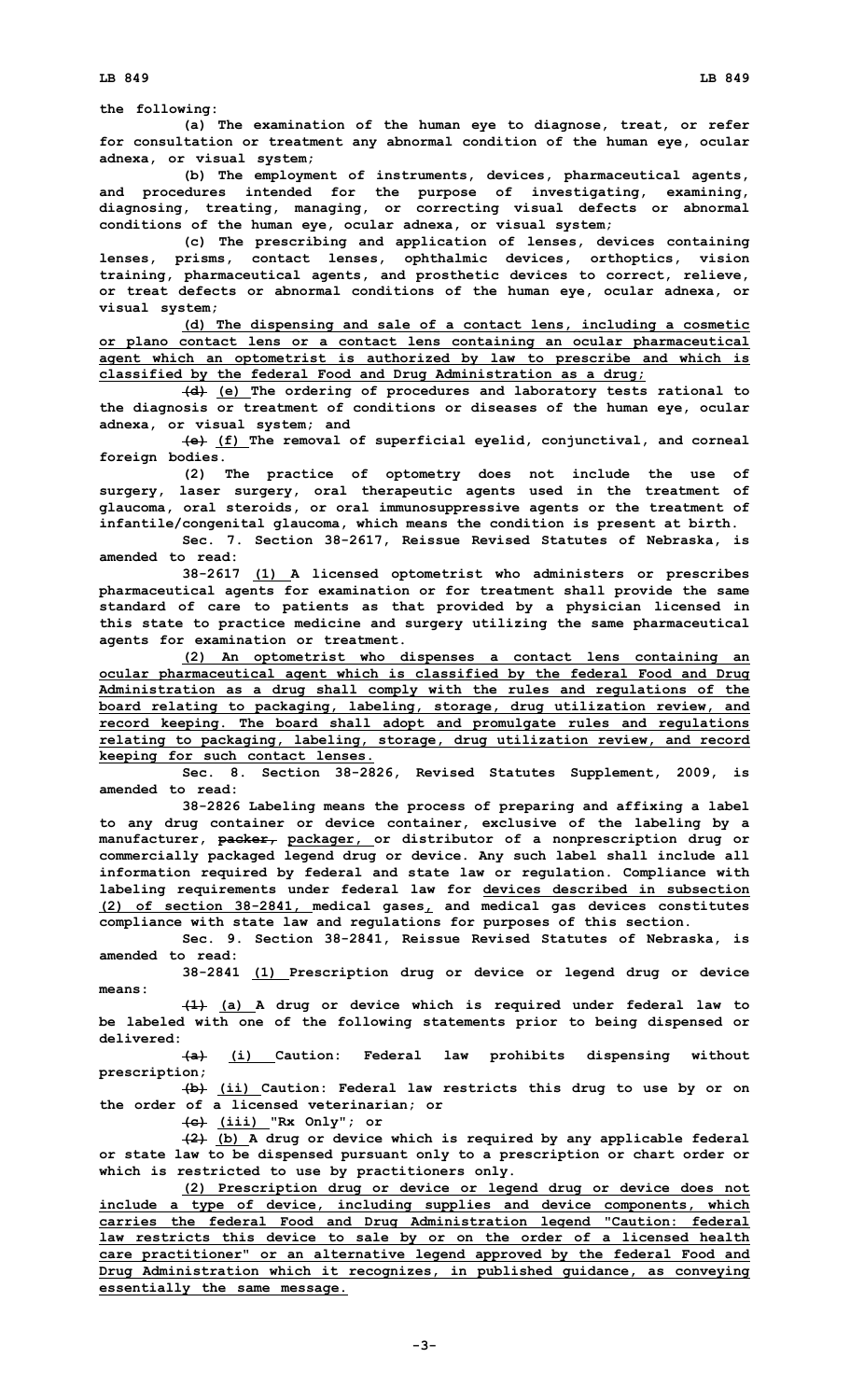**Sec. 10. Section 38-2850, Revised Statutes Supplement, 2009, is amended to read:**

**38-2850 As authorized by the Uniform Credentialing Act, the practice of pharmacy may be engaged in by <sup>a</sup> pharmacist, <sup>a</sup> pharmacist intern, or <sup>a</sup> practitioner with <sup>a</sup> pharmacy license. The practice of pharmacy shall not be construed to include:**

**(1) Persons who sell, offer, or expose for sale completely denatured alcohol or concentrated lye, insecticides, and fungicides in original packages;**

**(2) Practitioners, other than veterinarians, certified nurse midwives, certified registered nurse anesthetists, and nurse practitioners, who dispense drugs or devices as an incident to the practice of their profession, except that if such practitioner regularly engages in dispensing such drugs or devices to his or her patients for which such patients are charged, such practitioner shall obtain <sup>a</sup> pharmacy license;**

**(3) Persons who sell, offer, or expose for sale nonprescription drugs or proprietary medicines, the sale of which is not in itself <sup>a</sup> violation of the Nebraska Liquor Control Act;**

**(4) Medical representatives, detail persons, or persons known by some name of like import, but only to the extent of permitting the relating of pharmaceutical information to health care professionals;**

**(5) Licensed veterinarians practicing within the scope of their profession;**

**(6) Certified nurse midwives, certified registered nurse anesthetists, and nurse practitioners who dispense sample medications which are provided by the manufacturer and are dispensed at no charge to the patient;**

**(7) Hospitals engaged in the compounding and dispensing of drugs and devices pursuant to chart orders for persons registered as patients and within the confines of the hospital, except that if <sup>a</sup> hospital engages in such compounding and dispensing for persons not registered as patients and within the confines of the hospital, such hospital shall obtain <sup>a</sup> pharmacy license or delegated dispensing permit;**

**(8) Optometrists who prescribe or dispense eyeglasses or contact lenses to their own patients, including contact lenses that contain and deliver ocular pharmaceutical agents as authorized under the Optometry Practice Act, and ophthalmologists who prescribe or dispense eyeglasses or contact lenses to their own patients, including contact lenses that contain and deliver ocular pharmaceutical agents;**

**(9) Registered nurses employed by <sup>a</sup> hospital who administer pursuant to <sup>a</sup> chart order, or procure for such purpose, single doses of drugs or devices from original drug or device containers or properly labeled prepackaged drug or device containers to persons registered as patients and within the confines of the hospital;**

**(10) Persons employed by <sup>a</sup> facility where dispensed drugs and devices are delivered from <sup>a</sup> pharmacy for pickup by <sup>a</sup> patient or caregiver and no dispensing or storage of drugs or devices occurs;**

**(11) Persons who sell or purchase medical products, compounds, vaccines, or serums used in the prevention or cure of animal diseases and maintenance of animal health if such medical products, compounds, vaccines, or serums are not sold or purchased under <sup>a</sup> direct, specific, written medical order of <sup>a</sup> licensed veterinarian; and**

**(12) <sup>A</sup> pharmacy or <sup>a</sup> person accredited by an accrediting body which or who, pursuant to <sup>a</sup> medical order, (a) administers, dispenses, or distributes medical gas or medical gas devices to patients or ultimate users or (b) purchases or receives medical gas or medical gas devices for administration, dispensing, or distribution to patients or ultimate users; and.**

**(13) <sup>A</sup> business or <sup>a</sup> person accredited by an accrediting body which or who, pursuant to <sup>a</sup> medical order, (a) sells, delivers, or distributes devices described in subsection (2) of section 38-2841 to patients or ultimate users or (b) purchases or receives such devices with intent to sell, deliver, or distribute to patients or ultimate users.**

**Sec. 11. Section 38-2867, Revised Statutes Supplement, 2009, is amended to read:**

**38-2867 (1) Except as provided for pharmacy technicians in sections 38-2890 to 38-2897, for persons described in subdivision (12) or (13) of section 38-2850, and for individuals authorized to dispense under <sup>a</sup> delegated dispensing permit, no person other than <sup>a</sup> licensed pharmacist, <sup>a</sup> pharmacist intern, or <sup>a</sup> practitioner with <sup>a</sup> pharmacy license shall provide pharmaceutical care, compound and dispense drugs or devices, or dispense pursuant to <sup>a</sup> medical order. Notwithstanding any other provision of law to the contrary, <sup>a</sup>**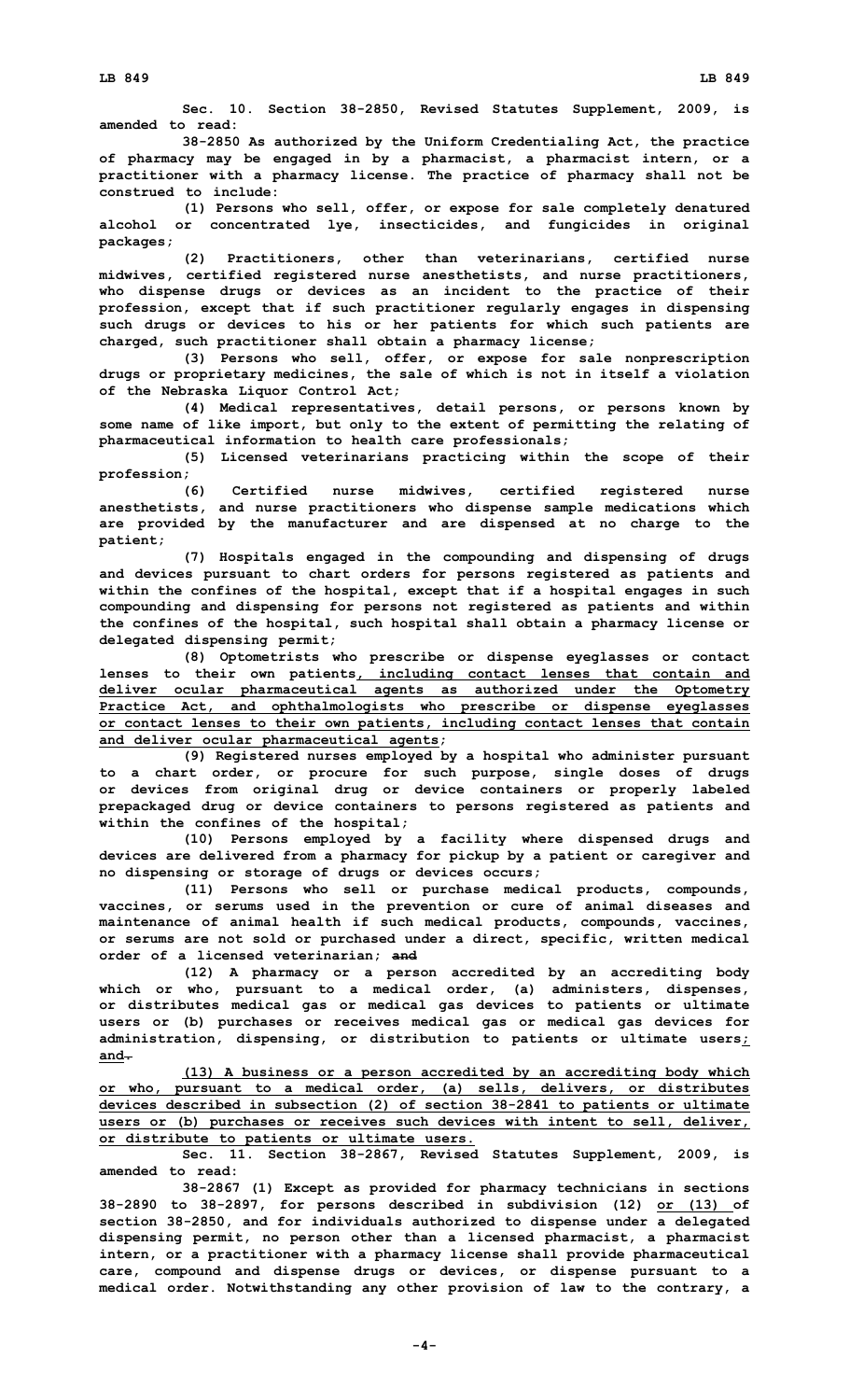**pharmacist or pharmacist intern may dispense drugs or devices pursuant to <sup>a</sup> medical order of <sup>a</sup> practitioner authorized to prescribe in another state if such practitioner could be authorized to prescribe such drugs or devices in this state.**

**(2) Except as provided for pharmacy technicians in sections 38-2890 to 38-2897, for persons described in subdivision (12) or (13) of section 38-2850, and for individuals authorized to dispense under <sup>a</sup> delegated dispensing permit, it shall be unlawful for any person to permit or direct <sup>a</sup> person who is not <sup>a</sup> pharmacist intern, <sup>a</sup> licensed pharmacist, or <sup>a</sup> practitioner with <sup>a</sup> pharmacy license to provide pharmaceutical care, compound and dispense drugs or devices, or dispense pursuant to <sup>a</sup> medical order.**

**(3) It shall be unlawful for any person to coerce or attempt to coerce <sup>a</sup> pharmacist to enter into <sup>a</sup> delegated dispensing agreement or to supervise any pharmacy technician for any purpose or in any manner contrary to the professional judgment of the pharmacist. Violation of this subsection by <sup>a</sup> health care professional regulated pursuant to the Uniform Credentialing Act shall be considered an act of unprofessional conduct. A violation of this subsection by <sup>a</sup> facility shall be prima facie evidence in an action against the license of the facility pursuant to the Health Care Facility Licensure Act. Any pharmacist subjected to coercion or attempted coercion pursuant to this subsection has <sup>a</sup> cause of action against the person and may recover his or her damages and reasonable attorney's fees.**

**(4) Violation of this section by an unlicensed person shall be <sup>a</sup> Class III misdemeanor.**

**Sec. 12. Section 38-2869, Revised Statutes Supplement, 2009, is amended to read:**

**38-2869 (1)(a) Prior to the dispensing or the delivery of <sup>a</sup> drug or device pursuant to <sup>a</sup> medical order to <sup>a</sup> patient or caregiver, <sup>a</sup> pharmacist shall in all care settings conduct <sup>a</sup> prospective drug utilization review. Such prospective drug utilization review shall involve monitoring the patient-specific medical history described in subdivision (b) of this subsection and available to the pharmacist at the practice site for:**

- **(i) Therapeutic duplication;**
- **(ii) Drug-disease contraindications;**
- **(iii) Drug-drug interactions;**
- **(iv) Incorrect drug dosage or duration of drug treatment;**
- **(v) Drug-allergy interactions; and**
- **(vi) Clinical abuse or misuse.**

**(b) <sup>A</sup> pharmacist conducting <sup>a</sup> prospective drug utilization review shall ensure that <sup>a</sup> reasonable effort is made to obtain from the patient, his or her caregiver, or his or her practitioner and to record and maintain records of the following information to facilitate such review:**

**(i) The name, address, telephone number, date of birth, and gender of the patient;**

**(ii) The patient's history of significant disease, known allergies, and drug reactions and <sup>a</sup> comprehensive list of relevant drugs and devices used by the patient; and**

**(iii) Any comments of the pharmacist relevant to the patient's drug therapy.**

**(c) The assessment of data on drug use in any prospective drug utilization review shall be based on predetermined standards, approved by the board.**

**(2)(a) Prior to the dispensing or delivery of <sup>a</sup> drug or device pursuant to <sup>a</sup> prescription, the pharmacist shall ensure that <sup>a</sup> verbal offer to counsel the patient or caregiver is made. The counseling of the patient or caregiver by the pharmacist shall be on elements which, in the exercise of the pharmacist's professional judgment, the pharmacist deems significant for the patient. Such elements may include, but need not be limited to, the following:**

**(i) The name and description of the prescribed drug or device;**

**(ii) The route of administration, dosage form, dose, and duration of therapy;**

**(iii) Special directions and precautions for preparation, administration, and use by the patient or caregiver;**

**(iv) Common side effects, adverse effects or interactions, and therapeutic contraindications that may be encountered, including avoidance, and the action required if such effects, interactions, or contraindications occur;**

**(v) Techniques for self-monitoring drug therapy;**

**(vi) Proper storage;**

**(vii) Prescription refill information; and**

**(viii) Action to be taken in the event of <sup>a</sup> missed dose.**

**(b) The patient counseling provided for in this subsection shall**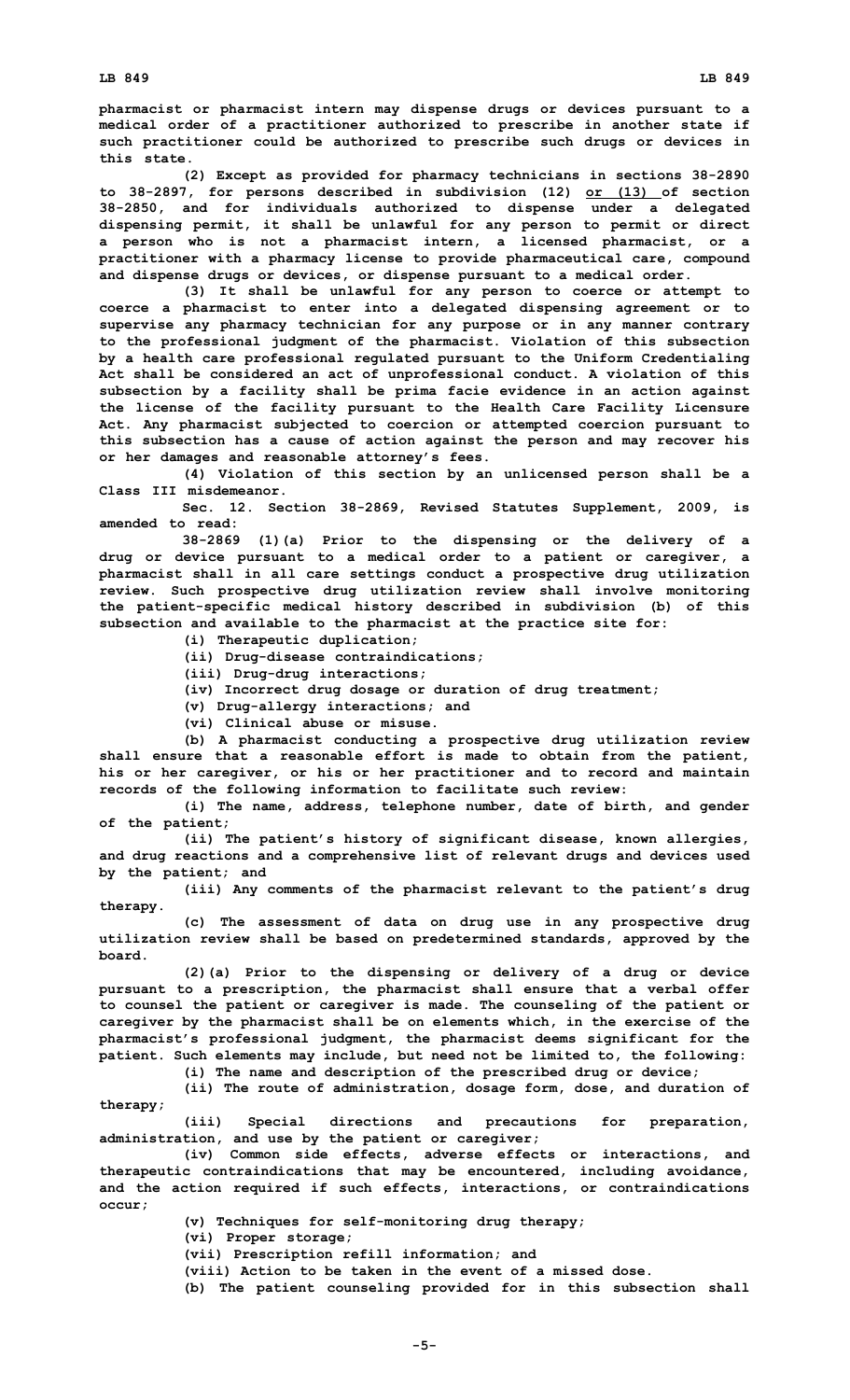**be provided in person whenever practical or by the utilization of telephone service which is available at no cost to the patient or caregiver.**

**(c) Patient counseling shall be appropriate to the individual patient and shall be provided to the patient or caregiver.**

**(d) Written information may be provided to the patient or caregiver to supplement the patient counseling provided for in this subsection but shall not be used as <sup>a</sup> substitute for such patient counseling.**

**(e) This subsection shall not be construed to require <sup>a</sup> pharmacist to provide patient counseling when:**

**(i) The patient or caregiver refuses patient counseling;**

**(ii) The pharmacist, in his or her professional judgment, determines that patient counseling may be detrimental to the patient's care or to the relationship between the patient and his or her practitioner;**

**(iii) The patient is <sup>a</sup> patient or resident of <sup>a</sup> health care facility or health care service licensed under the Health Care Facility Licensure Act to whom prescription drugs or devices are administered by <sup>a</sup> licensed or certified staff member or consultant or <sup>a</sup> certified physician's assistant;**

**(iv) The practitioner authorized to prescribe drugs or devices specifies that there shall be no patient counseling unless he or she is contacted prior to such patient counseling. The prescribing practitioner shall specify such prohibition in an oral prescription or in writing on the face of <sup>a</sup> written prescription, including any prescription which is received by facsimile or electronic transmission. The pharmacist shall note "Contact Before Counseling" on the face of the prescription if such is communicated orally by the prescribing practitioner; or**

**(v) <sup>A</sup> medical gas or <sup>a</sup> medical gas device is administered, dispensed, or distributed by <sup>a</sup> person described in subdivision (12) of section 38-2850; or.**

**(vi) A device described in subsection (2) of section 38-2841 is sold, distributed, or delivered by <sup>a</sup> business or person described in subdivision (13) of section 38-2850.**

**Sec. 13. Section 68-906, Reissue Revised Statutes of Nebraska, is amended to read:**

**68-906 For purposes of paying medical assistance under the Medical Assistance Act and sections 68-1002 and 68-1006, the State of Nebraska accepts and assents to all applicable provisions of Title XIX and Title XXI of the federal Social Security Act. Any reference in the Medical Assistance Act to the federal Social Security Act or other acts or sections of federal law shall be to such federal acts or sections as they existed on January 1, 2009. 2010.**

**Sec. 14. Section 68-1017, Reissue Revised Statutes of Nebraska, is amended to read:**

**68-1017 (1) Any person, including vendors and providers of medical assistance and social services, who, by means of <sup>a</sup> willfully false statement or representation, or by impersonation or other device, obtains or attempts to obtain, or aids or abets any person to obtain or to attempt to obtain (1) (a) an assistance certificate of award to which he or she is not entitled, (2) (b) any commodity, any foodstuff, any food coupon, instrument, any Supplemental Nutrition Assistance Program coupon, electronic benefit, or electronic benefit card, or any payment to which such individual is not entitled or <sup>a</sup> larger payment than that to which he or she is entitled, (3) (c) any payment made on behalf of <sup>a</sup> recipient of medical assistance or social services, or (4) (d) any other benefit administered by the Department of Health and Human Services, or who violates any statutory provision relating to assistance to the aged, blind, or disabled, aid to dependent children, social services, or medical assistance, commits an offense. and**

**(2) Any person who commits an offense under subsection (1) of this section shall upon conviction be punished as follows: (a) If the aggregate value of all funds or other benefits obtained or attempted to be obtained is less than five hundred dollars, the person so convicted shall be guilty of <sup>a</sup> Class III misdemeanor; or (b) if the aggregate value of all funds and other benefits obtained or attempted to be obtained is five hundred dollars or more, the person so convicted shall be guilty of <sup>a</sup> Class IV felony.**

**Sec. 15. Section 68-1017.01, Reissue Revised Statutes of Nebraska, is amended to read:**

**68-1017.01 (1) <sup>A</sup> person commits an offense if he or she knowingly uses, alters, or transfers any Supplemental Nutrition Assistance Program coupons, electronic benefits, or electronic benefit cards or any authorizations to participate in the Supplemental Nutrition Assistance Program in any manner not authorized by law. An offense under this subsection shall be <sup>a</sup> Class III misdemeanor if the value of the Supplemental Nutrition Assistance Program coupons, electronic benefits, electronic benefit cards, or authorizations is less than five hundred dollars and shall be a Class IV**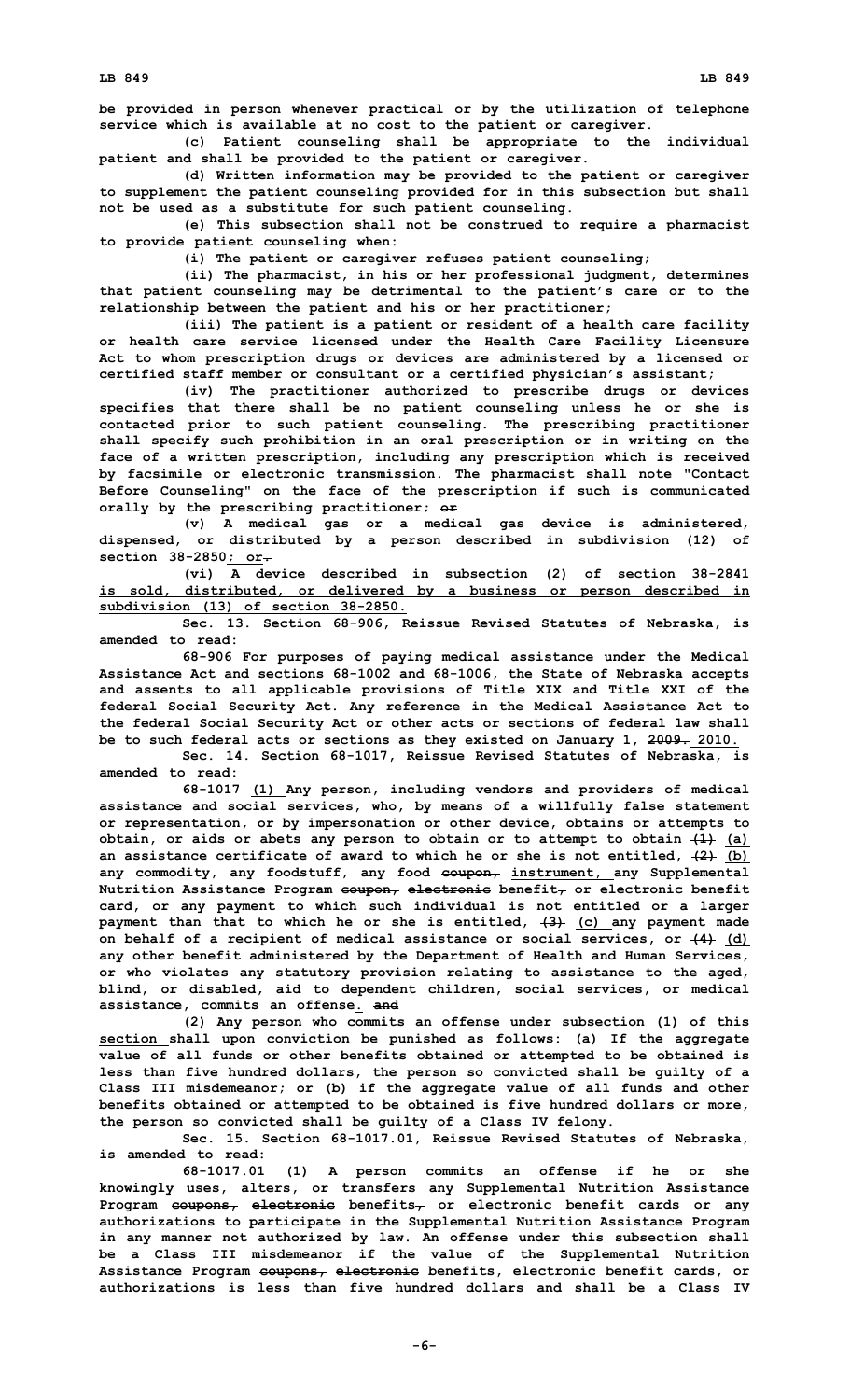**felony if the value is five hundred dollars or more.**

**(2) <sup>A</sup> person commits an offense if he or she knowingly (a) possesses any Supplemental Nutrition Assistance Program coupons, electronic benefits, or electronic benefit cards or any authorizations to participate in the Supplemental Nutrition Assistance Program when such individual is not authorized by law to possess them, (b) redeems Supplemental Nutrition Assistance Program coupons, electronic benefits, or electronic benefit cards when he or she is not authorized by law to redeem them, or (c) redeems Supplemental Nutrition Assistance Program coupons, electronic benefits, or electronic benefit cards for purposes not authorized by law. An offense under this subsection shall be a Class III misdemeanor if the value of the Supplemental Nutrition Assistance Program coupons, electronic benefits, electronic benefit cards, or authorizations is less than five hundred dollars and shall be <sup>a</sup> Class IV felony if the value is five hundred dollars or more.**

**(3) <sup>A</sup> person commits an offense if he or she knowingly possesses blank authorizations to participate in the Supplemental Nutrition Assistance Program when such possession is not authorized by law. An offense under this subsection shall be <sup>a</sup> Class IV felony.**

**(4) When any Supplemental Nutrition Assistance Program coupons, electronic benefits, or electronic benefit cards or any authorizations to participate in the Supplemental Nutrition Assistance Program of various values are obtained in violation of this section pursuant to one scheme or <sup>a</sup> continuing course of conduct, whether from the same or several sources, such conduct may be considered as one offense, and the values aggregated in determining the grade of the offense.**

**Sec. 16. Section 68-1070, Reissue Revised Statutes of Nebraska, is amended to read:**

**68-1070 (1) If the following non-United-States citizens meet the income and other requirements for participation in the medical assistance program established pursuant to the Medical Assistance Act, in the program for financial assistance pursuant to section 43-512, in the Supplemental Nutrition Assistance Program administered by the State of Nebraska pursuant to the federal Food and Nutrition Act of 2008, 7 U.S.C. 2011 et seq., as such sections as the act existed on January 1, 2009, 2010, or in the program for assistance to the aged, blind, and disabled, such persons shall be eligible for such program or benefits:**

**(a) Non-United-States citizens lawfully admitted, regardless of the date entry was granted, into the United States for permanent residence;**

**(b) Refugees admitted under section 207 of the federal Immigration and Naturalization Act, non-United-States citizens granted asylum under section 208 of such federal act, and non-United-States citizens whose deportation is withheld under section 243(h) of such federal act, Non-United-States citizens described in 8 U.S.C. 1613(b)(1)(A) through (C), as such section existed on January 1, 2010, regardless of the date of entry into the United States; and**

**(c) Individuals for whom coverage is mandated under federal law.**

**(2) Individuals eligible for the Supplemental Nutrition Assistance Program under this section shall receive any Supplemental Nutrition Assistance Program coupons or electronic benefits or <sup>a</sup> state voucher which can be used only for food products authorized under the federal Food and Nutrition Act of 2008, 7 U.S.C. 2011 et seq., as such sections as the act existed on January 1, 2009, 2010, in the amount of the Supplemental Nutrition Assistance Program benefit for which this individual was otherwise eligible but for the citizenship provisions of Public Law 104-193, 110 Stat. 2105 (1996). 7 U.S.C. 2015, as such section existed on January 1, 2010.**

**(3) The income and resources of any individual who assists <sup>a</sup> non-United-States citizen to enter the United States by signing an affidavit of support shall be deemed available in determining the non-United-States citizen's eligibility for assistance until the non-United-States citizen becomes a United States citizen.**

**Sec. 17. Section 70-1603, Reissue Revised Statutes of Nebraska, is amended to read:**

**70-1603 No municipal utility owned and operated by <sup>a</sup> village furnishing water, natural gas, or electricity at retail in this state shall discontinue service to any domestic subscriber for nonpayment of any past-due account unless such utility first gives written notice by mail to any subscriber whose service is proposed to be terminated at least seven days prior to termination. As to any subscriber who has previously been identified as <sup>a</sup> welfare recipient to the utility by the Department of Health and Human Services, such notice shall be by certified mail and notice of such proposed termination shall be given to the department.**

**Sec. 18. Section 70-1605, Reissue Revised Statutes of Nebraska, is**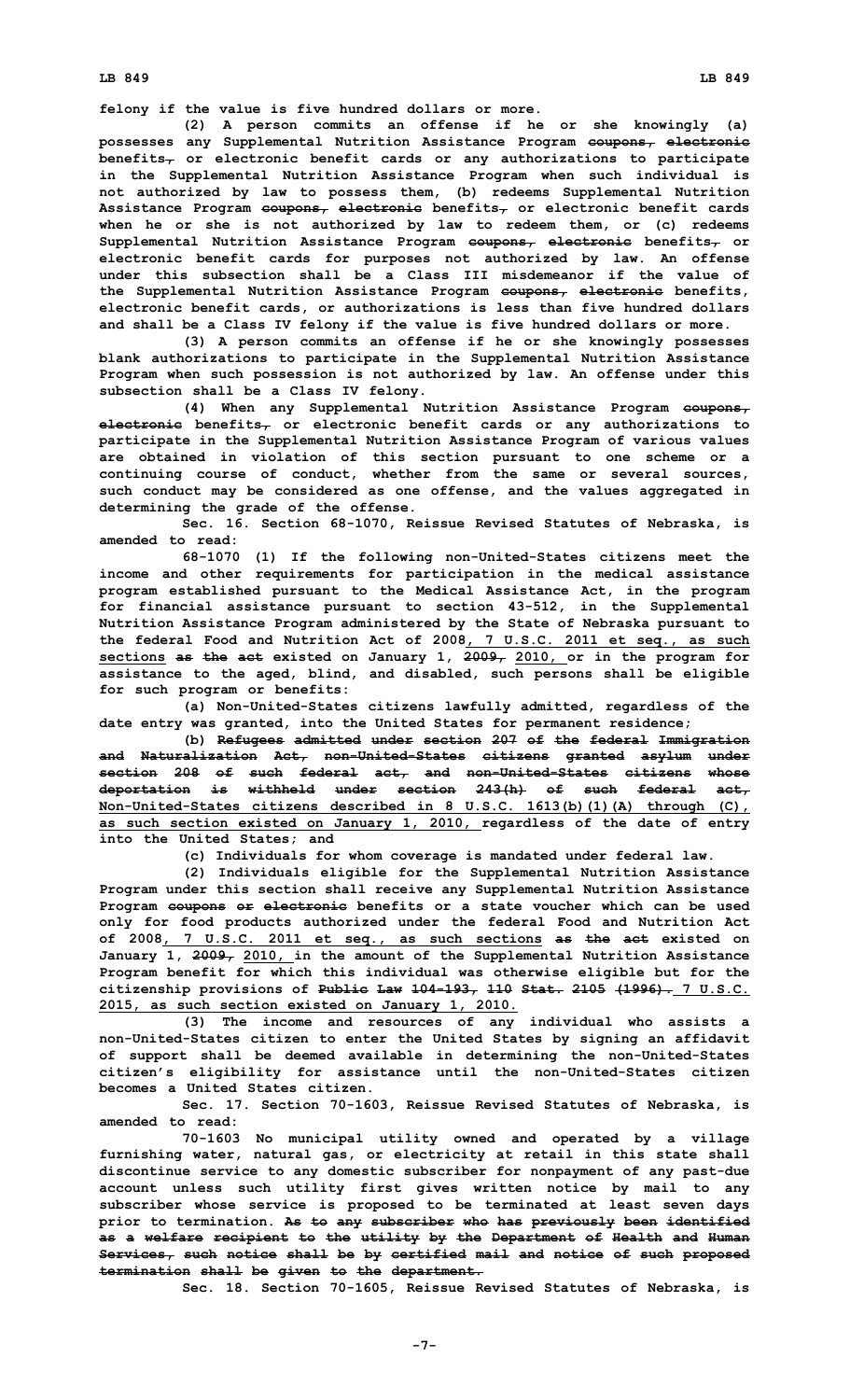**amended to read:**

**70-1605 No public or private utility company, other than <sup>a</sup> municipal utility owned and operated by <sup>a</sup> village, furnishing water, natural gas, or electricity at retail in this state shall discontinue service to any domestic subscriber for nonpayment of any past-due account unless the utility company first gives notice by first-class mail or in person to any subscriber whose service is proposed to be terminated. If notice is given by first-class mail, such mail shall be conspicuously marked as to its importance. Service shall not be discontinued for at least seven days after notice is sent or given. Holidays and weekends shall be excluded from the seven days. As to any subscriber who has previously been identified as <sup>a</sup> welfare recipient to the company by the Department of Health and Human Services, such notice shall be by certified mail and notice of such proposed termination shall be given to the department.**

**Sec. 19. Section 71-401, Reissue Revised Statutes of Nebraska, is amended to read:**

**71-401 Sections 71-401 to 71-464 and section 21 of this act shall be known and may be cited as the Health Care Facility Licensure Act.**

**Sec. 20. Section 71-403, Reissue Revised Statutes of Nebraska, is amended to read:**

**71-403 For purposes of the Health Care Facility Licensure Act, unless the context otherwise requires, the definitions found in sections 71-404 to 71-431 and section 21 of this act shall apply.**

**Sec. 21. (1) Children's day health service means <sup>a</sup> person or any legal entity which provides specialized care and treatment, including an array of social, medical, rehabilitation, or other support services for <sup>a</sup> period of less than twenty-four consecutive hours in <sup>a</sup> community-based group program to twenty or more persons under twenty-one years of age who require such services due to medical dependence, birth trauma, congenital anomalies, developmental disorders, or functional impairment.**

**(2) Children's day health service does not include services provided under the Developmental Disabilities Services Act.**

**Sec. 22. Section 71-415, Reissue Revised Statutes of Nebraska, is amended to read:**

**71-415 Health care service means an adult day service, <sup>a</sup> home health agency, <sup>a</sup> hospice or hospice service, or <sup>a</sup> respite care service, or beginning January 1, 2011, <sup>a</sup> children's day health service. Health care service does not include an in-home personal services agency as defined in section 71-6501.**

**Sec. 23. Section 71-516.04, Reissue Revised Statutes of Nebraska, is amended to read:**

**71-516.04 Any facility which offers to provide or provides care for persons with Alzheimer's disease, dementia, or <sup>a</sup> related disorder by means of an Alzheimer's special care unit shall disclose the form of care or treatment provided that distinguishes such form as being especially applicable to or suitable for such persons. The disclosure shall be made to the Department of Health and Human Services and to any person seeking placement within an Alzheimer's special care unit. The department shall examine all such disclosures in the records of the department as part of the facility's license renewal procedure at the time of licensure or relicensure.**

**The information disclosed shall explain the additional care provided in each of the following areas:**

**(1) The Alzheimer's special care unit's written statement of its overall philosophy and mission which reflects the needs of residents afflicted with Alzheimer's disease, dementia, or <sup>a</sup> related disorder;**

**(2) The process and criteria for placement in, transfer to, or discharge from the unit;**

**(3) The process used for assessment and establishment of the plan of care and its implementation, including the method by which the plan of care evolves and is responsive to changes in condition;**

**(4) Staff training and continuing education practices which shall include, but not be limited to, four hours annually for direct care staff. Such training shall include topics pertaining to the form of care or treatment set forth in the disclosure described in this section. The requirement in this subdivision shall not be construed to increase the aggregate hourly training requirements of the Alzheimer's special care unit;**

**(5) The physical environment and design features appropriate to support the functioning of cognitively impaired adult residents;**

**(6) The frequency and types of resident activities;**

**(7) The involvement of families and the availability of family support programs; and**

**(8) The costs of care and any additional fees.**

**Sec. 24. Section 71-1559, Reissue Revised Statutes of Nebraska, is**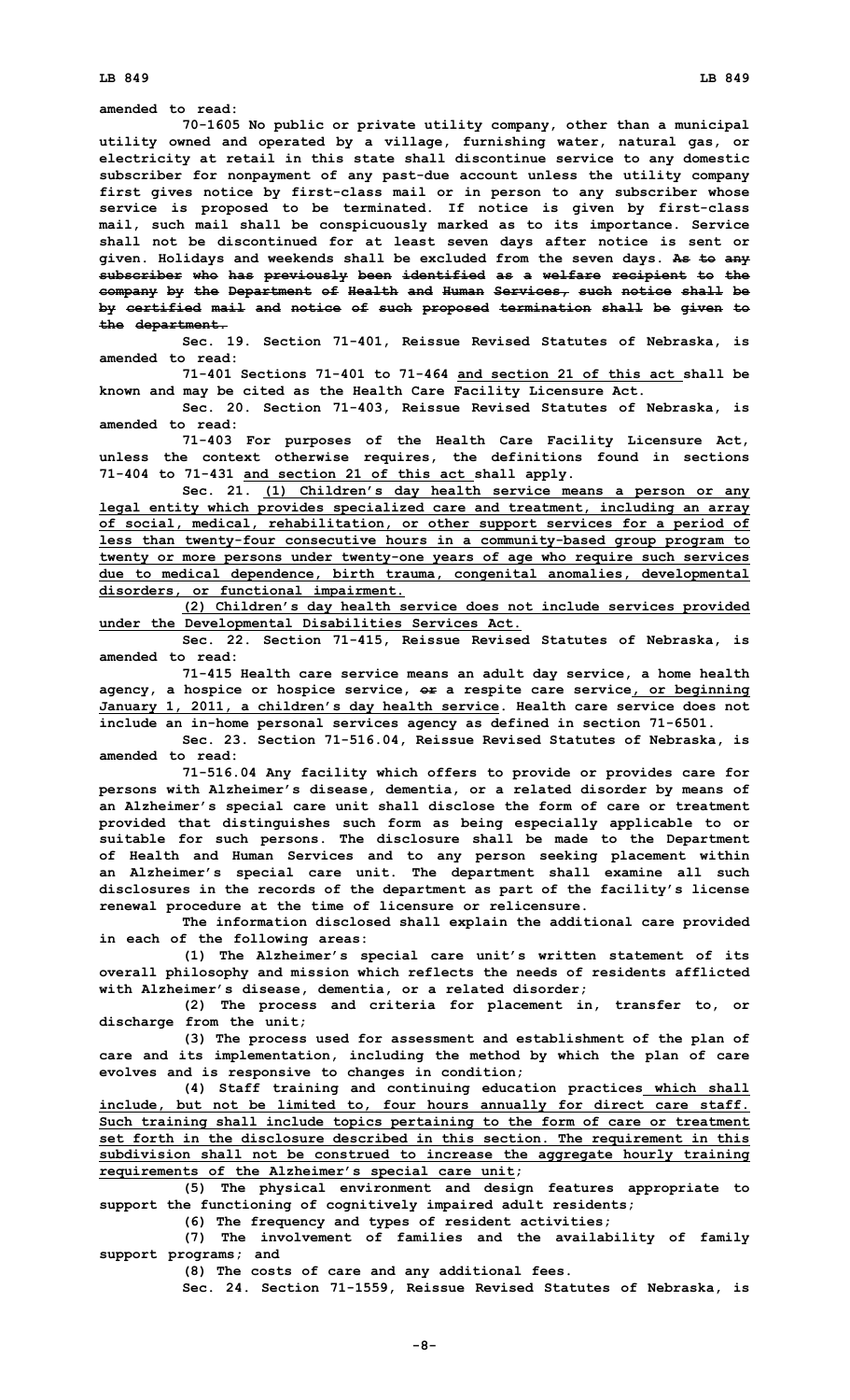**amended to read:**

**71-1559 (1) Every modular housing unit, except those constructed or manufactured by any school district or community college area as <sup>a</sup> part of <sup>a</sup> buildings trade or other instructional program offered by such district or area, manufactured, sold, offered for sale, or leased in this state more than six months after July 10, 1976, and before May 1, 1998, shall comply with the seal requirements of the state agency responsible for regulation of modular housing units as such requirements existed on the date of manufacture.**

**(2) Every modular housing unit, except those constructed or manufactured by any school district or community college area as part of <sup>a</sup> buildings trade or other instructional program offered by such district or area, manufactured, sold, offered for sale, or leased in this state on or after May 1, 1998, shall bear <sup>a</sup> seal issued by the commission certifying that the construction and the structural, plumbing, heating, and electrical systems of such modular housing unit have been installed in compliance with its standards applicable at the time of manufacture. Each manufacturer of such modular housing units, except those constructed or manufactured by such school district or community college area, shall submit its plans to the commission for the purposes of inspection. The commission shall establish <sup>a</sup> compliance assurance program consisting of an application form and <sup>a</sup> compliance assurance manual. Such manual shall identify and list all procedures which the manufacturer and the inspection agency propose to implement to assure that the finished modular housing unit conforms to the approved building system and the applicable codes adopted by the commission. The compliance assurance program requirements shall apply to all inspection agencies, whether commission or authorized third party, and shall define duties and responsibilities in the process of inspecting, monitoring, and issuing seals for modular housing units. The commission shall issue the seal only after ascertaining that the manufacturer is in full compliance with the compliance assurance program through inspections at the plant by the commission or authorized third-party inspection agency. Such inspections shall be of an unannounced frequency such that the required level of code compliance performance is implemented and maintained throughout all areas of plant and site operations that affect regulatory aspects of the construction. Each seal issued by the state shall remain the property of the commission and may be revoked by the commission in the event of violation of the conditions of issuance.**

**(3) Modular housing units constructed or manufactured by any school district or community college area as <sup>a</sup> part of <sup>a</sup> buildings trade or other instructional program offered by such district or area shall be inspected by the local inspection authority or, upon request of the district or area, by the commission. If the commission inspects <sup>a</sup> unit and finds that it is in compliance, the commission shall issue <sup>a</sup> seal certifying that the construction and the structural, plumbing, heating, and electrical systems of such unit have been installed in compliance with the standards applicable at the time of manufacture.**

**(4) The commission shall charge <sup>a</sup> seal fee of not less than one hundred and not more than one thousand dollars per modular housing unit, as determined annually by the commission after published notice and <sup>a</sup> hearing, for seals issued by the commission under subsection (2) or (3) of this section.**

**(5) Inspection fees shall be paid for all inspections by the commission of manufacturing plants located outside of the State of Nebraska. Such fees shall consist of <sup>a</sup> reimbursement by the manufacturer of actual travel and inspection expenses only and shall be paid prior to any issuance of seals.**

**(6) All fees collected under the Nebraska Uniform Standards for Modular Housing Units Act shall be remitted to the State Treasurer for credit to the Modular Housing Units Public Service Commission Housing and Recreational Vehicle Cash Fund. which is hereby created. Money credited to the fund pursuant to this section shall be used by the commission for the purpose of administering the act. Transfers from the fund to the General Fund may be made at the direction of the Legislature. Any money in the Modular Housing Units Cash Fund available for investment shall be invested by the state investment officer pursuant to the Nebraska Capital Expansion Act and the Nebraska State Funds Investment Act.**

**Sec. 25. Section 71-1796, Reissue Revised Statutes of Nebraska, is amended to read:**

**71-1796 Sections 71-1796 to 71-17,100 71-1799 shall be known and may be cited as the Nebraska Center for Nursing Act.**

**Sec. 26. Section 71-4604.01, Reissue Revised Statutes of Nebraska, is amended to read:**

**71-4604.01 (1)(a) Every manufactured home or recreational vehicle**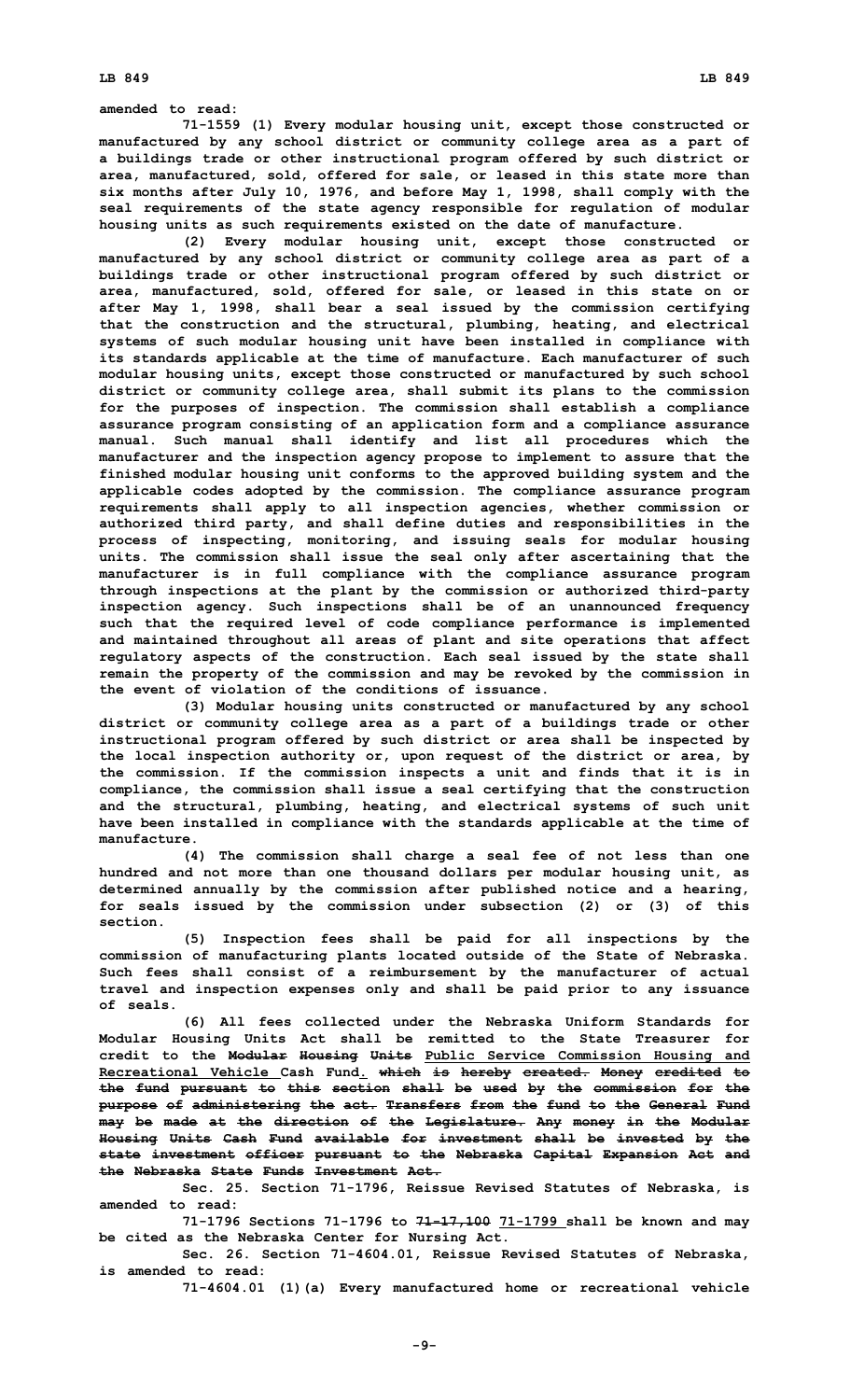**manufactured, sold, offered for sale, or leased in this state more than four months after May 27, 1975, and before May 1, 1998, shall comply with the seal requirements of the state agency responsible for regulation of manufactured homes or recreational vehicles as such requirements existed on the date of manufacture.**

**(b) Every manufactured home or recreational vehicle manufactured, sold, offered for sale, or leased in this state on or after May 1, 1998, shall bear <sup>a</sup> seal issued by the commission certifying that the body and frame design and construction and the plumbing, heating, and electrical systems of such manufactured home or recreational vehicle have been installed in compliance with the standards adopted by the commission, applicable at the time of manufacture. Manufactured homes destined for sale outside the United States shall be exempt from displaying the seal issued by the state if sufficient proof of such delivery is submitted to the commission for review. Recreational vehicles destined for sale or lease outside this state or the United States shall be exempt from displaying the seal issued by the state if sufficient proof of such delivery is submitted to the commission for review. The commission shall issue the recreational-vehicle seal upon an inspection of the plans and specifications for the recreational vehicle or upon an actual inspection of the recreational vehicle during or after construction if the recreational vehicle is in compliance with state standards. The commission shall issue the manufactured-home seal in accordance with the National Manufactured Housing Construction and Safety Standards Act of 1974, 42 U.S.C. 5401 et seq., as such act existed on January 1, 2005. Each seal issued by the state shall remain the property of the commission and may be revoked by the commission in the event of <sup>a</sup> violation of the conditions of issuance.**

**(2) The commission shall charge <sup>a</sup> fee of not less than ten dollars and not more than seventy-five dollars, as in an amount determined annually by the commission after published notice and <sup>a</sup> hearing, for seals issued by the commission. A seal shall be placed on each manufactured home. The commission shall assess any costs of inspections conducted outside of Nebraska to the manufacturer in control of the inspected facility or to <sup>a</sup> manufacturer requesting such inspection. Such costs shall include, but not be limited to, actual travel, personnel, and inspection expenses and shall be paid prior to any issuance of seals.**

**(3) The commission shall adopt and promulgate rules and regulations governing the submission of plans and specifications of manufactured homes and recreational vehicles. A person who submits recreational-vehicle plans and specifications to the commission for review and approval shall be assessed an hourly rate by the commission for performing the review of the plans and specifications and related functions. The hourly rate shall be not less than fifteen dollars per hour and not more than seventy-five dollars per hour as determined annually by the commission after published notice and hearing based on the number of hours of review time as follows:**

- **(a) New model, one hour;**
- **(b) Quality control manual, two hours;**
- **(c) Typicals, one-half hour;**
- **(d) Revisions, three-fourths hour;**
- **(e) Engineering calculations, three-fourths hour;**
- **(f) Initial package, fifteen hours; and**

**(g) Yearly renewal, two hours plus the three-fourths hour for revisions.**

**(4) The commission shall charge each manufacturer an inspection fee of two hundred fifty dollars for each inspection of any new recreational vehicle manufactured by such manufacturer and not bearing <sup>a</sup> seal issued by the State of Nebraska or some reciprocal state.**

**(5) All fees collected pursuant to the Uniform Standard Code for Manufactured Homes and Recreational Vehicles shall be remitted to the State Treasurer for credit to the Manufactured Homes and Recreational Vehicles Public Service Commission Housing and Recreational Vehicle Cash Fund. which is hereby created. Money credited to the fund pursuant to this section shall be used by the commission for the purpose of administering the code. Any money in the Manufactured Homes and Recreational Vehicles Cash Fund available for investment shall be invested by the state investment officer pursuant to the Nebraska Capital Expansion Act and the Nebraska State Funds Investment Act.**

**Sec. 27. Section 71-7447, Reissue Revised Statutes of Nebraska, is amended to read:**

**71-7447 (1) No person or entity may act as <sup>a</sup> wholesale drug distributor in this state without first obtaining <sup>a</sup> wholesale drug distributor license from the department. The department shall issue <sup>a</sup> license to any applicant that satisfies the requirements for licensure under the Wholesale**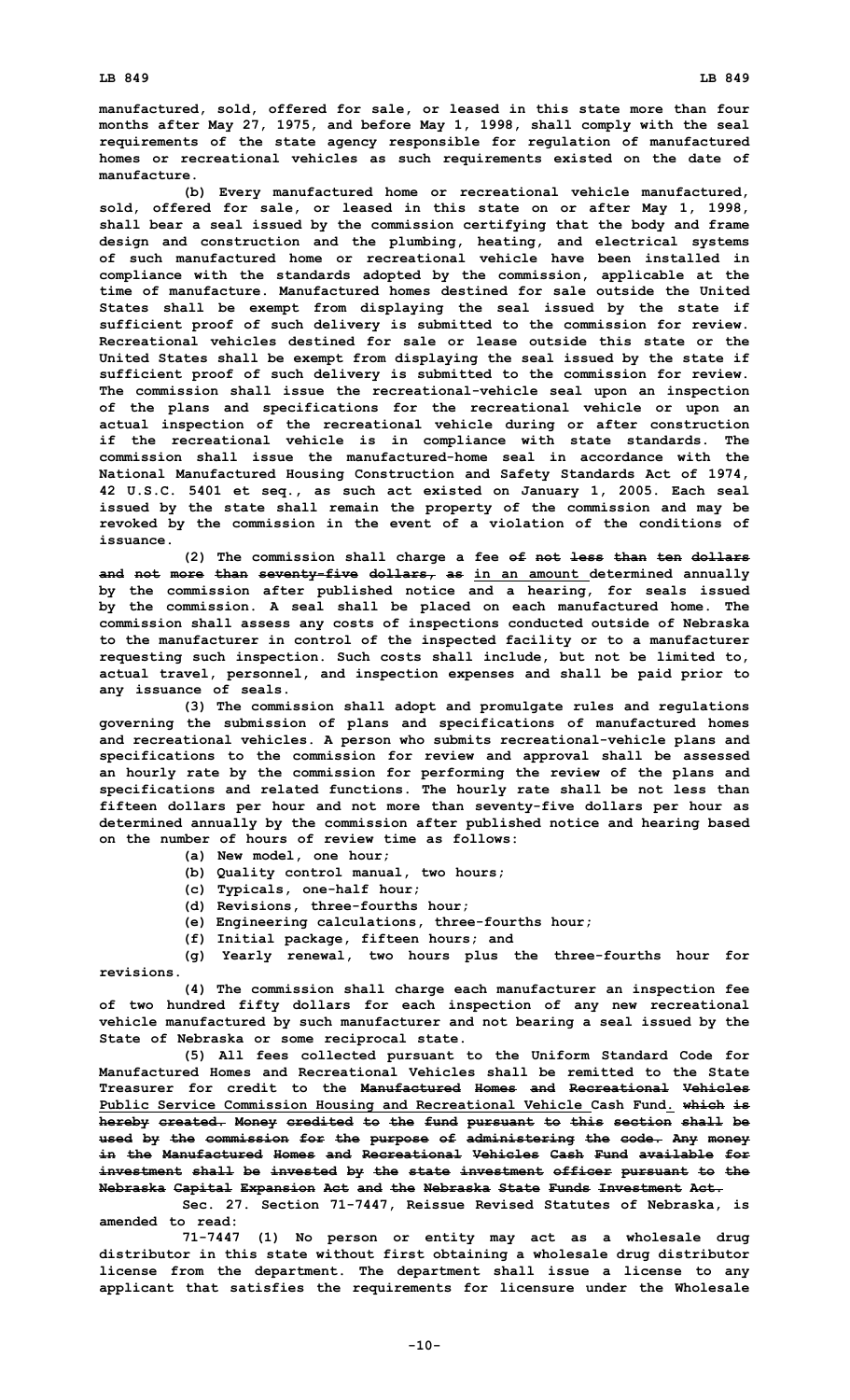**Drug Distributor Licensing Act. Manufacturers are exempt from any licensing and other requirements of the act to the extent not required by federal law or regulation except for those requirements deemed necessary and appropriate under rules and regulations adopted and promulgated by the department.**

**(2) Wholesale medical gas distributors shall be exempt from any licensing and other requirements of the Wholesale Drug Distributor Licensing Act to the extent not required under federal law but shall be licensed as wholesale drug distributors by the department for the limited purpose of engaging in the wholesale distribution of medical gases upon application to the department, payment of <sup>a</sup> licensure fee, and inspection of the applicant's facility by the department, except that the applicant may submit and the department may accept an inspection accepted in another state or an inspection conducted by <sup>a</sup> nationally recognized accreditation program approved by the board. For purposes of such licensure, wholesale medical gas distributors shall only be required to provide information required under subdivisions (1)(a) through (1)(c) of section 71-7448.**

**(3) The Wholesale Drug Distributor Licensing Act does not apply to:**

**(a) An agent or employee of <sup>a</sup> licensed wholesale drug distributor who possesses drug samples when such agent or employee is acting in the usual course of his or her business or employment; or**

**(b) Any person who (i) engages in <sup>a</sup> wholesale transaction relating to the manufacture, distribution, sale, transfer, or delivery of medical gases the gross dollar value of which does not exceed five percent of the total retail sales of medical gases by such person during the immediately preceding calendar year and (ii) has either <sup>a</sup> pharmacy permit or license or <sup>a</sup> drug dispensing permit or <sup>a</sup> delegated dispensing permit or is exempt from the practice of pharmacy under subdivision (12) of section 38-2850.**

**Sec. 28. Section 71-8403, Reissue Revised Statutes of Nebraska, is amended to read:**

**71-8403 (1) <sup>A</sup> patient may request <sup>a</sup> copy of the patient's medical records or may request to examine such records. Access to such records shall be provided upon request pursuant to sections 71-8401 to 71-8407, except that mental health medical records may be withheld if any treating physician, psychologist, or mental health practitioner determines in his or her professional opinion that release of the records would not be in the best interest of the patient unless the release is required by court order. The request and any authorization shall be in writing. If an authorization does not contain an expiration date or specify an event the occurrence of which causes the authorization to expire, the authorization shall expire twelve months after the date the authorization was executed by the patient. and shall be valid for one hundred eighty days after the date of execution by the patient.**

**(2) Upon receiving <sup>a</sup> written request for <sup>a</sup> copy of the patient's medical records under subsection (1) of this section, the provider shall furnish the person making the request <sup>a</sup> copy of such records not later than thirty days after the written request is received.**

**(3) Upon receiving <sup>a</sup> written request to examine the patient's medical records under subsection (1) of this section, the provider shall, as promptly as required under the circumstances but no later than ten days after receiving the request: (a) Make the medical records available for examination during regular business hours; (b) inform the patient if the records do not exist or cannot be found; (c) if the provider does not maintain the records, inform the patient of the name and address of the provider who maintains such records, if known; or (d) if unusual circumstances have delayed handling the request, inform the patient in writing of the reasons for the delay and the earliest date, not later than twenty-one days after receiving the request, when the records will be available for examination. The provider shall furnish <sup>a</sup> copy of medical records to the patient as provided in subsection (2) of this section if requested.**

**(4) This section does not require the retention of records or impose liability for the destruction of records in the ordinary course of business prior to receipt of <sup>a</sup> request made under subsection (1) of this section. A provider shall not be required to disclose confidential information in any medical record concerning another patient or family member who has not consented to the release of the record.**

**Sec. 29. Section 77-27,165, Reissue Revised Statutes of Nebraska, is amended to read:**

**77-27,165 Prior to December 1 of each year, the The Department of Health and Human Services shall send notification to the debtor of the assertion of the department's rights, or of the rights of an individual not eligible as <sup>a</sup> public assistance recipient, to all or <sup>a</sup> portion of the debtor's income tax refund. The notice shall contain the procedures available to the**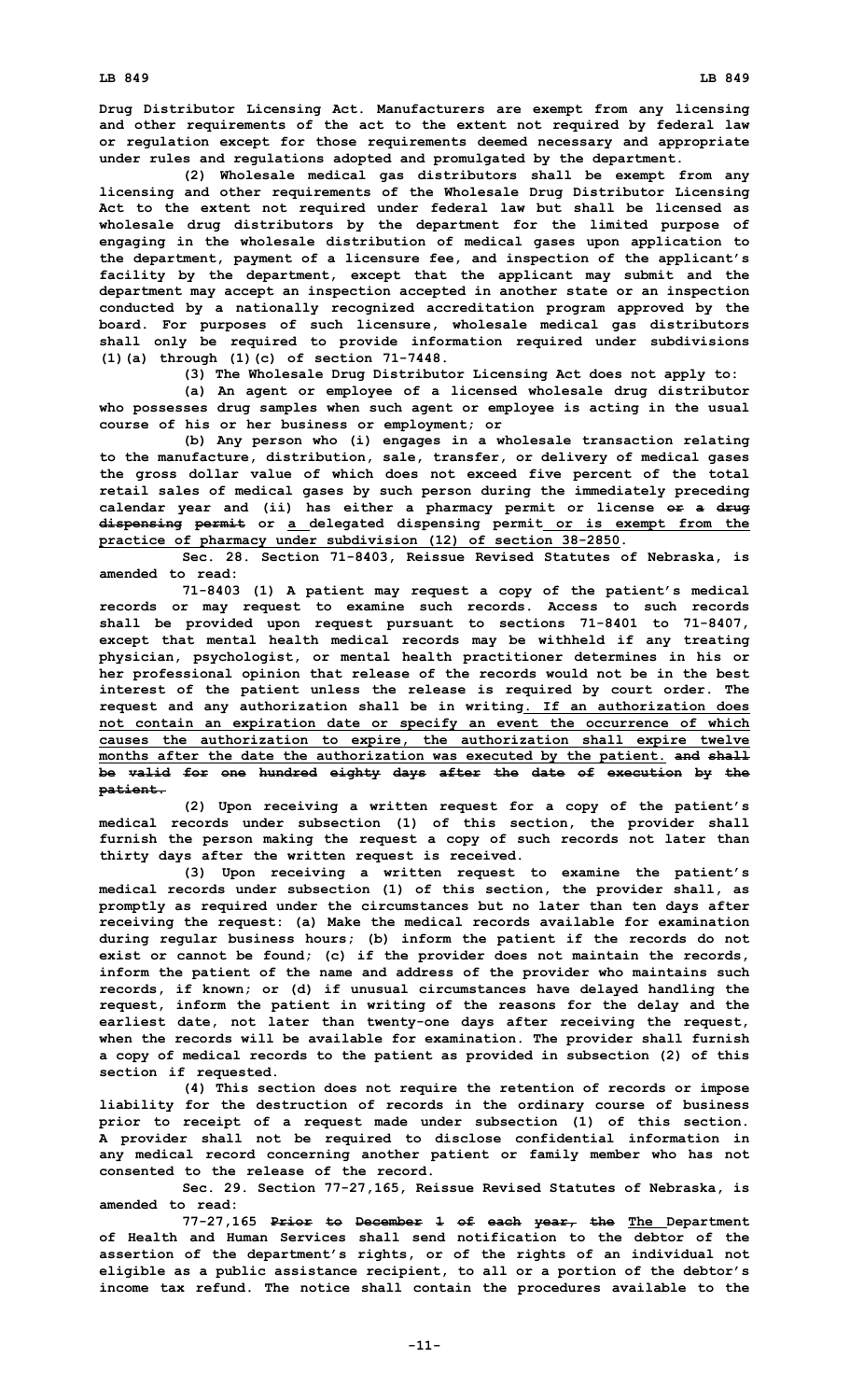**debtor for protesting the offset, the debtor's opportunity to give written notice of intent to contest the validity of the claim before the department within thirty days of the date of mailing the notice, and the defenses the debtor may raise. The debt shall be certified by the department through <sup>a</sup> preoffset review.**

**Sec. 30. Section 83-1217, Revised Statutes Supplement, 2009, is amended to read:**

**83-1217 The department shall contract for specialized services and shall only contract with specialized programs which meet certification and accreditation requirements. Assisted services provided under this section through community-based developmental disability programs shall be reimbursed on <sup>a</sup> daily rate basis, including such services provided to eligible recipients under the medical assistance program established in section 68-903 upon approval for such reimbursement from the federal Centers for Medicare and Medicaid Services. The department shall apply to the federal Centers for Medicare and Medicaid Services for approval of any necessary waiver amendments to permit such reimbursement no later than September 1, 2009, and shall begin reimbursing such services on <sup>a</sup> daily rate basis no later than ninety days after such approval. March 1, 2011. In order to be certified, each specialized program shall:**

**(1) Have an internal quality assurance process;**

**(2) Have <sup>a</sup> program evaluation component;**

**(3) Have <sup>a</sup> complaint mechanism for persons with developmental disabilities and their families;**

**(4) Have <sup>a</sup> process to ensure direct and open communication with the department;**

**(5) Develop, implement, and regularly evaluate <sup>a</sup> plan to ensure retention of quality employees and prevent staff turnover;**

**(6) Have measures to enhance staff training and development;**

**(7) Be governed by <sup>a</sup> local governing board or have an advisory committee, the membership of which consists of (a) county commissioners or other locally elected officials, (b) persons with developmental disabilities or members of their families, and (c) persons who are not elected officials, persons with developmental disabilities, or (b) family members or legal guardians of persons with developmental disabilities, and (c) persons who are interested community members;. At least one-third of the membership shall be persons with developmental disabilities or members of their families. No more than one-third of the membership shall be elected officials, and no more than one-third of the membership shall be persons who are not elected officials, persons with developmental disabilities, or family members of persons with developmental disabilities;**

**(8) Meet accreditation standards developed by the department;**

**(9) Require <sup>a</sup> criminal history record information check of all employees hired on or after September 13, 1997, who work directly with clients receiving services and who are not licensed or certified as members of their profession; and**

**(10) Meet any other certification requirements developed by the department to further the purposes of the Developmental Disabilities Services Act.**

**Sec. 31. Section 83-1220, Reissue Revised Statutes of Nebraska, is amended to read:**

**83-1220 The department shall conduct hearings initiated under section 83-1219 using hearing officers. The department may employ, retain, or approve such qualified hearing officers as are necessary to conduct the hearings. The hearing officers shall not be persons who are employees or officers of <sup>a</sup> local agency which is involved in providing services to the person with developmental disabilities. A person who otherwise qualifies to conduct <sup>a</sup> hearing shall not be considered an employee of the agency solely because the person is paid by the agency to serve as <sup>a</sup> hearing officer. No hearing officer shall participate in any way in any hearing or matter in which the hearing officer may have <sup>a</sup> conflict of interest. Hearing officers appointed and assigned by the The department shall have exclusive original jurisdiction over cases arising under sections 83-1219 to 83-1224, and in no event shall juvenile courts have jurisdiction over such matters.**

**Sec. 32. Section 83-1221, Reissue Revised Statutes of Nebraska, is amended to read:**

**83-1221 Upon the receipt of <sup>a</sup> petition pursuant to section 83-1219, the department shall assign it to <sup>a</sup> hearing officer. The hearing officer shall receive all subsequent pleadings and shall conduct the hearing. At the hearing the parties shall present evidence on the issues raised in the pleadings. At the completion of the proceedings, the hearing officer shall prepare <sup>a</sup> report based on the evidence presented containing recommendations for the director**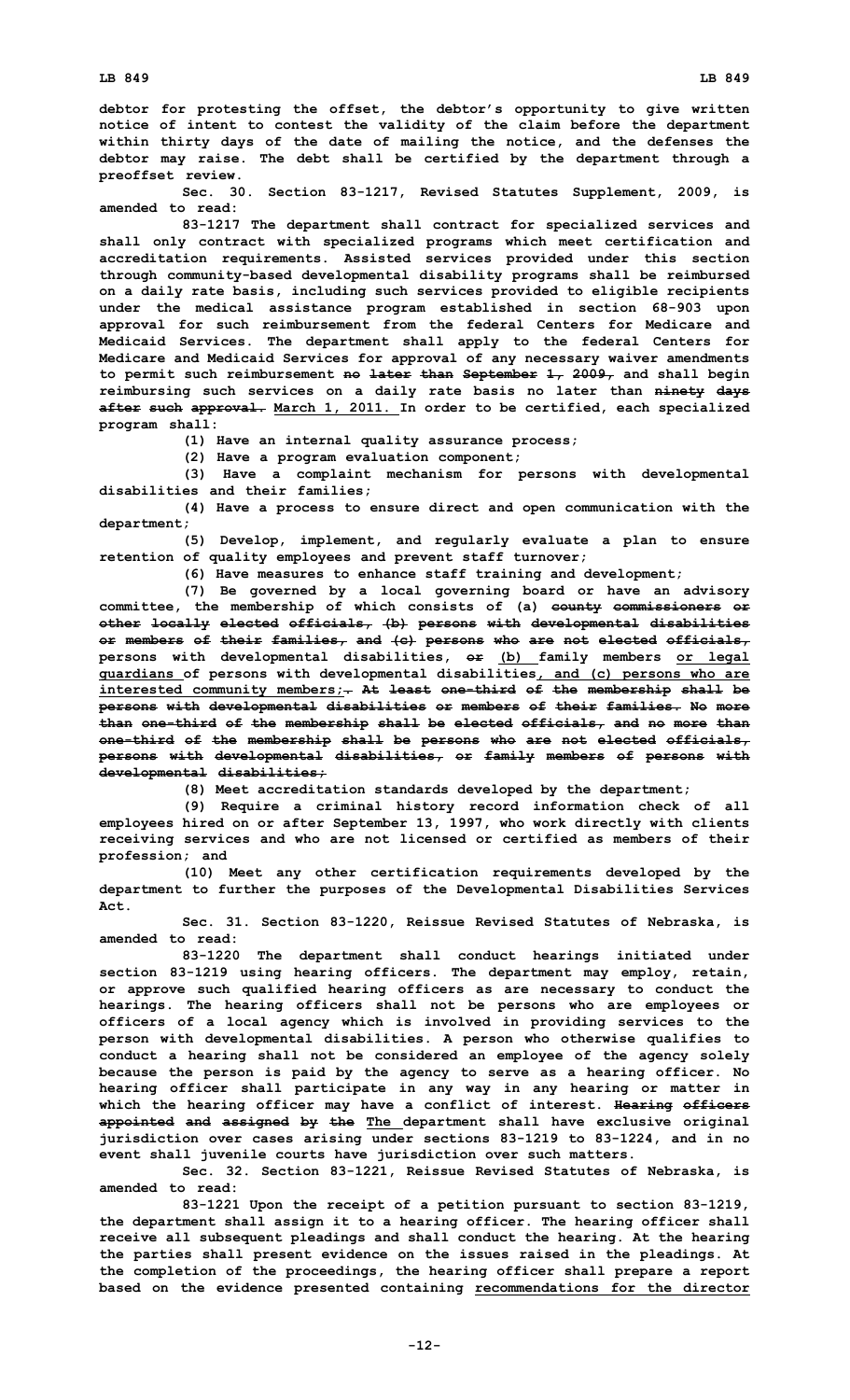**to make findings of fact and conclusions of law. Within forty-five days after the receipt of <sup>a</sup> request for <sup>a</sup> hearing, the hearing officer director shall prepare <sup>a</sup> final decision and order directing such action as may be necessary. At the request of either party for good cause shown, the hearing officer may grant specific extensions of time beyond this period. The report and the final decision and order shall be delivered to each party or attorney of record by certified mail. and to the director.**

**Sec. 33. Section 83-1222, Reissue Revised Statutes of Nebraska, is amended to read:**

**83-1222 Any party at <sup>a</sup> hearing conducted pursuant to section 83-1219 shall have the right to:**

**(1) Be accompanied and advised by counsel and by individuals with special knowledge or training with respect to the needs of persons with developmental disabilities;**

**(2) Present evidence and confront, cross-examine, and compel the attendance of witnesses;**

**(3) Prohibit the introduction of any evidence at the hearing that has not been disclosed to that party at least five days before the hearing;**

**(4) Obtain <sup>a</sup> written or electronic verbatim record of the hearing; and**

> **(5) Obtain written findings of fact and decisions from the director. The hearing officer may also produce evidence on his or her own**

**motion.**

**Sec. 34. Section 83-1223, Reissue Revised Statutes of Nebraska, is amended to read:**

**83-1223 The hearing officer shall have the power by subpoena to compel the appearance of witnesses and the production of any relevant evidence. Any witness compelled to attend or produce evidence shall be entitled to the fees and expenses allowed in district court. Any failure to respond to such subpoena shall be certified by the hearing officer director to the district court of Lancaster County for enforcement or for punishment for contempt of the district court.**

**Sec. 35. Section 83-1224, Reissue Revised Statutes of Nebraska, is amended to read:**

**83-1224 (1) Any party aggrieved by the findings, conclusions, or final decision and order of the hearing officer director shall be entitled to judicial review under this section. Any party of record also may seek enforcement of the final decision and order of the hearing officer director pursuant to this section.**

**(2) Proceedings for judicial review shall be instituted by filing <sup>a</sup> petition in the district court of Lancaster County within thirty days after service of the final decision and order on the party seeking such review. All parties of record shall be made parties to the proceedings. The court, in its discretion, may permit other interested parties to intervene.**

**(3) The filing of <sup>a</sup> petition for judicial review to such district court shall operate to stay the enforcement of the final decision and order of the hearing officer. director. While judicial proceedings are pending in district court and unless the parties otherwise agree, the person with developmental disabilities shall remain in his or her current placement. If the health or safety of the person with developmental disabilities or of other persons would be endangered by delaying <sup>a</sup> change in placement, the service provider may make such change without prejudice to the rights of any party.**

**(4) Within thirty days after receiving notification that <sup>a</sup> petition for judicial review has been filed or, if good cause is shown, within such further time as the court may allow, the department shall prepare and transmit to the court <sup>a</sup> certified transcript of the proceedings before the hearing officer.**

**(5) Judicial review shall be heard de novo on the record. The court shall receive the records of the administrative proceedings, base its decision on the preponderance of the evidence, and grant such relief as the court determines is appropriate. The district court may affirm, reverse, or modify the decision of the hearing officer, director, or remand the case to the hearing officer director for further proceedings, including the receipt of additional evidence, for good cause shown.**

**(6) An aggrieved party may secure <sup>a</sup> review of any final judgment of the district court under this section by appeal to the Court of Appeals. Such appeal shall be taken in the manner provided by law for appeals in civil cases and shall be heard de novo on the record.**

**(7) When no petition for judicial review or other civil action is filed within thirty days after service of the final decision and order on all of the parties, the hearing officer's director's final decision and order shall become effective. Proceedings for enforcement of <sup>a</sup> hearing officer's the**